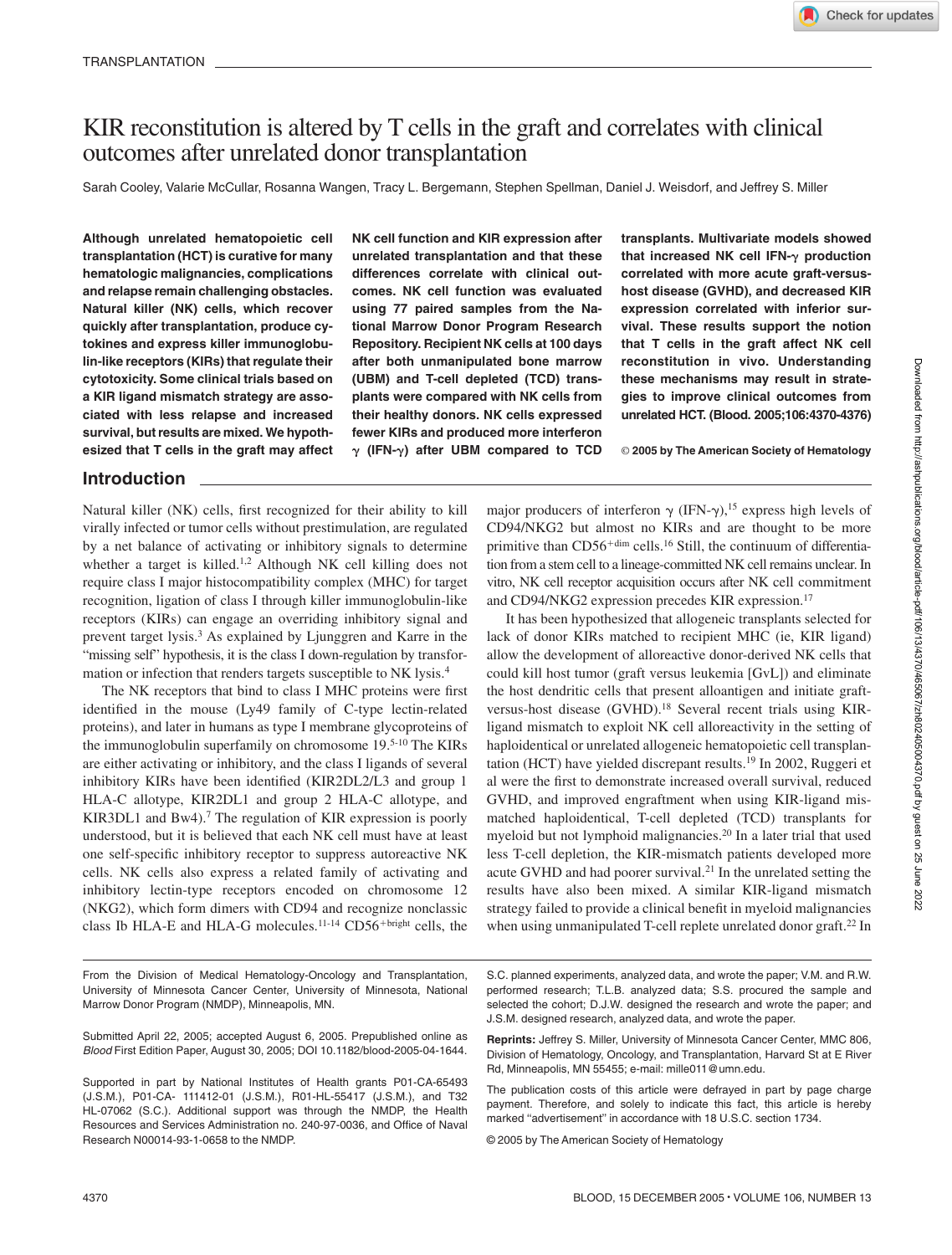a pediatric population, the use of minimally T-depleted HLAnonidentical, KIR-ligand mismatched transplants did not improve clinical outcomes, and, in fact, alloreactive donor T cells were associated with an increased risk of acute GVHD, chronic GVHD, and death.23 The addition of in vivo T-cell depletion with anti– thymocyte globulin resulted in an overall survival advantage for patients with acute myeloid leukemia (AML) in one study,<sup>24</sup> but was associated with increased relapse and no improvement in survival in a second study,<sup>25</sup> and with decreased survival mainly due to increased infection rate in a third.26 We hypothesize that the variation in clinical results may be explained in part by the role of T cells on developing NK cells. In this study, we focused on the effect of T cells in the graft, their effect on NK cell reconstitution, and their correlation with clinical outcomes.

# **Patients, materials, and methods**

#### **Patients and samples**

Analyses were performed using peripheral blood mononuclear cells (PBMCs) from 77 unrelated donor and recipient pairs; cells were collected and frozen by the National Marrow Donor Program (NMDP) Research Repository between 1990 and 1999. The donor samples were drawn before transplantation, and the recipient samples at a median day of  $+98$  (92% of samples were drawn between days  $+70$  and  $+130$ ). All patients were undergoing transplantation for chronic myeloid leukemia (CML) and received either unmanipulated bone marrow (UBM,  $n = 37$ ) or marrow processed with T-cell depletion  $(n = 40)$ . Seventy-nine percent of donor and 90% of recipient samples were cryopreserved within 24 hours of collection. Data on patient characteristics and transplantation outcomes were provided by the NMDP. Samples and clinical data were obtained after informed consent and approval from the NMDP and University of Minnesota Institutional Review Boards according to the Declaration of Helsinki.

#### **Flow cytometry**

Immunophenotypic analysis of cryopreserved PBMCs was performed using 4-color analysis on a FACSCalibur (Becton Dickinson, San Jose, CA) with CELLQuest Pro software (Becton Dickinson). Thawed cells were stained with the following monoclonal antibodies (mAbs): fluorescein isothiocyanate (FITC)–conjugated DX9 (anti-CD158e), EB6 (anti-CD158a/h), GL183 (anti-CD158b/j), FES 173 (anti-CD158i), HP-3D9 (anti-CD94), peridinin chlorophyll A protein (PerCP)–conjugated SK7 (anti-CD3), and allophycocyanin (APC)–conjugated NCAM16.2 (anti-CD56), all from Becton Dickinson. Phycoerythrin (PE)–conjugated Z199 (anti-NKG2A) (Immunotech, Brea, CA) was used as indicated.

#### **IFN-** $\gamma$  production detected by intracellular flow cytometry

Donor and recipient PBMCs  $(1 \times 10^6)$  were thawed and incubated for 24 hours in RPMI with 10% fetal calf serum, 100 U/mL penicillin, 100 U/mL streptomycin, and 1% glutamine with interleukin 12 (IL-12; 10 ng/mL) and IL-18 (100 ng/mL) to stimulate maximal IFN- $\gamma$  production<sup>27</sup> or in media alone as a control. For the last 5 hours of incubation the cells were treated with brefeldin A at 0.4 mg/mL to trap the protein in the cytoplasm. The cells were surface stained with anti-CD3 and anti-CD56 as described, and then permeabilized with Fix/Perm Buffer/FACS Lyse (Becton Dickinson) with the addition of  $250 \mu L$  polyoxyethylene-sorbitan monolaurate (Tween  $20$ ; Sigma, St Louis, MO). The intracellular IFN- $\gamma$  was stained with PEconjugated anti-human IFN- $\gamma$  (clone 25723.11; Becton Dickinson).

#### **Statistical analysis**

Nonparametric Wilcoxon tests were used to compare the distributions of protein expression levels. To test the differences in levels between donor and recipient pairs, a Wilcoxon signed rank test was used. A Wilcoxon rank sum test compared the differences in expression levels between UBM and TCD transplants. A Fisher exact test was used to test for differences in group proportions. Linear regression analysis was performed to examine the association between 2 continuous measures of protein expression. Finally, a time-to-event analysis for survival and acute GVHD outcomes was performed. The analysis used a multivariate Cox proportional hazards model stratifying the associations on transplant type.28 For models where GVHD is the outcome of interest, the competing risk of survival was accounted for in the Cox models and cumulative incidence curves using the methods of Fine and Gray.29

## **Results**

#### **Recipients have increased NK cells after unrelated transplantation**

NK cells that develop from stem cells in vitro predict that immature NK cells express few KIRs soon after lineage commitment.<sup>17</sup> Unrelated HCT was used as a model to study the effect of T-cell depletion on NK cell reconstitution in vivo. Donor and donorderived recipient blood samples, both generated from the same stem cell source, were obtained from the NMDP Research Repository to study the effect of transplantation variables on NK cell receptor development. Patient characteristics and clinical outcome data were collected by the NMDP. The mean follow up was 4.1 years. Outcomes included survival, relapse, incidences and grades of acute and chronic GVHD, infections, and cause of death. Comparisons of patient characteristics, relapse, and survival were similar for 37 patients receiving UBM and 40 receiving TCD grafts as shown in Table 1. As expected, there was significantly less grade II to IV acute  $(P < .001)$  and chronic  $(P = .007)$  GVHD in recipients of TCD transplants and TCD graft recipients were more likely to be HLA mismatched  $(P = .01)$ .

Flow cytometry was used to measure lymphocyte subsets in the reconstituted donor-derived cells in recipients at day  $+100$ , which were compared to their healthy donor baselines (Table 2). For all lymphocyte subsets there were no significant differences between the donors of UBM or TCD transplants. The percentage of  $CD56^{+}/CD3^{-}$  NK cells was increased approximately 4-fold in all recipients (9.8%  $\pm$  0.7% versus 40.2%  $\pm$  2.6%; *P* < .001) with no significant difference between recipients of UBM or TCD transplants  $(P = .26)$ . The percentage of T cells was significantly decreased after both transplant types, more so after TCD transplants (UBM versus TCD graft recipients,  $P = .003$ ). There were no significant differences in the percentages of CD56+/CD3+ NK/T cells between recipients and donors for either transplant type.

## **KIR expression is diminished after unrelated transplantation**

KIR recovery was evaluated on reconstituted donor-derived NK cells with a cocktail of 4 mAbs that bind multiple KIRs (Figure 1). Compared to their donors, KIR expression by  $CD56^{+}/CD3^{-}$  NK cells was significantly decreased after unrelated UBM and TCD transplantation (donor, 50.6%  $\pm$  2.1% versus recipient, 35.2%  $\pm$ 2.2%,  $n = 74$ ;  $P < .001$ ). KIR expression was lower after UBM (donor,  $48.4\% \pm 2.4\%$  versus recipient,  $26.7\% \pm 1.9\%$ , n = 36;  $P < .001$ ) than after TCD transplantation (donor, 53.3%  $\pm$  3.3% versus recipient,  $42.7\% \pm 3.3\%$ ,  $n = 38$ ;  $P = .017$ ), and the difference in KIR expression between the recipient groups was highly significant ( $P = .001$ ). There was no difference in KIR expression between the UBM or TCD transplant donors.

To further understand the effect of transplantation on KIR recovery, immunophenotyping was performed using individual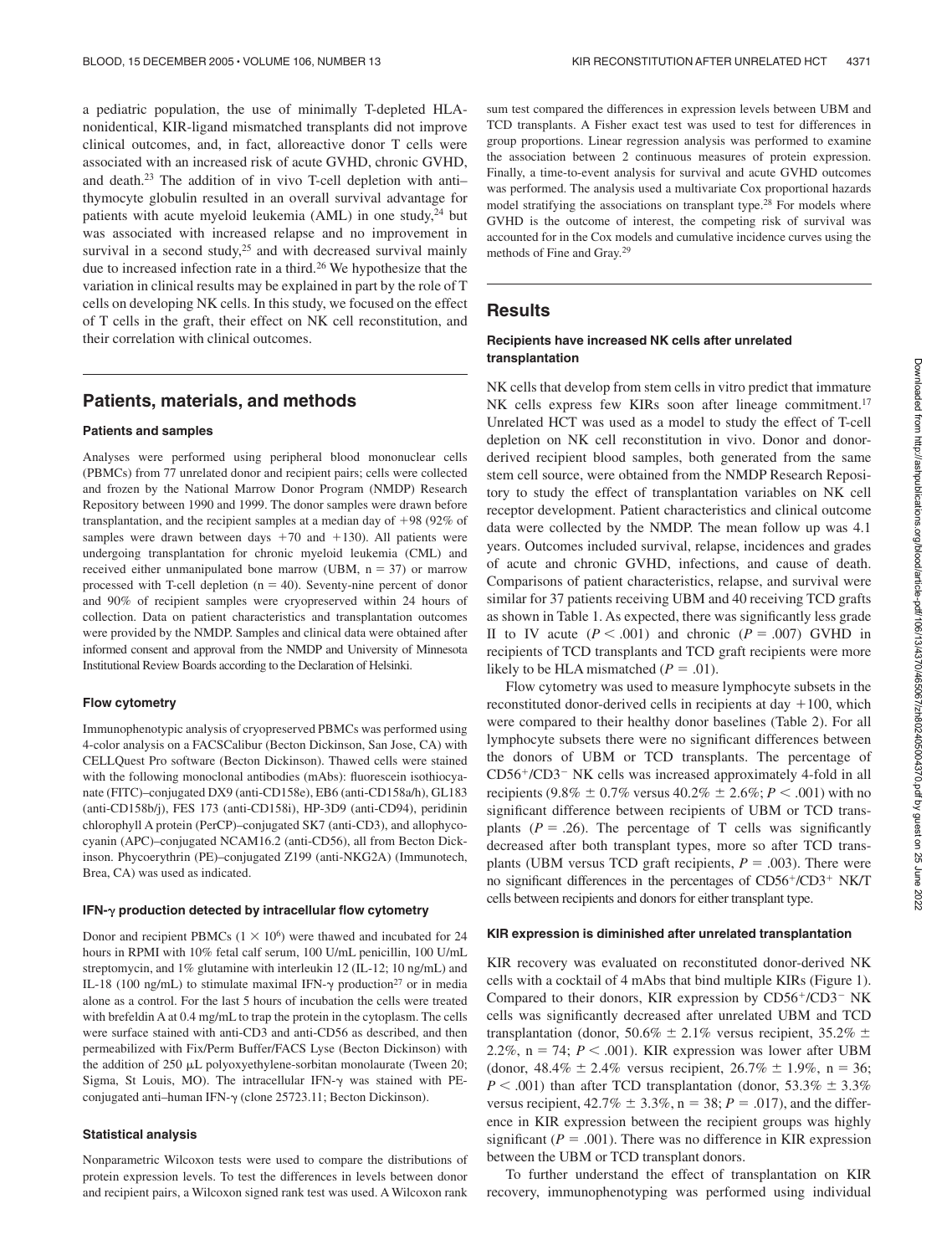|  |  | Table 1. Patient characteristics and outcomes for UBM or TCD transplants |  |  |  |  |  |  |  |
|--|--|--------------------------------------------------------------------------|--|--|--|--|--|--|--|
|--|--|--------------------------------------------------------------------------|--|--|--|--|--|--|--|

|                                                         | <b>UBM</b>           | <b>TCD</b>           | $\mathsf{P}$ |
|---------------------------------------------------------|----------------------|----------------------|--------------|
| Patient and transplant characteristics                  |                      |                      |              |
| No. patients                                            | 37                   | 40                   |              |
| Mean age, y, (range) at transplantation                 | $37(11-54)$          | 35 (13-52)           | .62          |
| Men, %                                                  | 68                   | 58                   | .19          |
| Mean Karnofsky performance status score at conditioning | 91                   | 91                   | .55          |
| KIR mismatch with donor, %                              | 11                   | 13                   | .83          |
| 6/6 HLA match with donor, %                             | 76                   | 58                   | .01          |
| Cyclosporin acute GVHD prophylaxis, %                   | 81                   | 70                   | .10          |
| Date of transplantation, median (range)                 | Apr 1995 (1990-1999) | Nov 1995 (1990-1999) | .70          |
| Mean time from diagnosis to transplantation, mo         | 25                   | 27                   | .66          |
| Transplantation at first chronic phase, %               | 73                   | 63                   | .13          |
| Preparative regimen                                     |                      |                      | .49          |
| Cytoxan and total body irradiation, %                   | 78                   | 85                   |              |
| Cytoxan and busulfan, %                                 | 14                   | 10                   |              |
| Other, %                                                | 8                    | 5                    |              |
| <b>Treatments and outcomes</b>                          |                      |                      |              |
| Acute GVHD any, %                                       | 78                   | 68                   | .15          |
| Acute GVHD grade II-IV, %                               | 73                   | 45                   | <.001        |
| Systemic steroids for acute GVHD treatment, %           | 70                   | 65                   | .55          |
| Chronic GVHD, %                                         | 65                   | 45                   | .007         |
| Relapse, %                                              | 19                   | 30                   | .10          |
| 5-y survival, %                                         | 54                   | 52                   | .89          |

mAbs that bind KIRs known to recognize HLA class I ligands (Figure 2). Interestingly, after UBM transplantation the expression of KIR recognizing the HLA-C ligands was more diminished than was the expression of KIR3DL1, which binds HLA Bw4. Expressions of KIR2DL1/S1 and KIR2DL2/L3/S2 were both decreased approximately 50%  $(P < .001)$ , whereas KIR3DL1 was decreased approximately  $25\%$  ( $P = .04$ ).

## **NKG2A expression is inversely correlated with KIR expression after unrelated transplantation**

In human and mouse ontogeny, CD94/NKG2A is expressed before KIR and Ly49 receptors, respectively.<sup>17,30,31</sup> These lectin receptors were evaluated after unrelated transplantation. In marked contrast to KIRs, both were significantly increased in recipients at day  $+100$  compared to their donors ( $P < .001$ ), with no significant difference between UBM and TCD transplants (Figure 3 left; data not shown for CD94). To evaluate the relationship between NKG2A recovery and KIR recovery, the ratios of the percent expression on recipient NK cells over that on donor NK cells (R/D)

were compared (Figure 3 right). A KIR R/D ratio of 1.0 corresponds to a measured KIR expression that is 100% of the donor baseline level, whereas a ratio of 0.6 corresponds to a 60% recovery of KIR on the reconstituted donor-derived cells within the recipient. Linear regression analysis showed a significant inverse relationship between KIR R/D and NKG2A expression ( $\beta = -0.17$ ,  $P = .01$ ), which corresponds to a decrease in the KIR ratio of 0.17 for every fold increase in the NKG2A ratio.

## **IFN-–producing NK cells are increased after UBM transplantation**

To understand the function of day  $+100$  reconstituted NK cells, the production of IFN- $\gamma$  was measured by flow cytometry after a 24-hour stimulation with IL-12 and IL-18 and was compared with that of their healthy donors (Figure 4). Compared to their donors, the recipients of UBM transplants showed a significant increase in the percentage of NK cells producing IFN- $\gamma$  (donor, 39.6%  $\pm$  3.8%) versus recipient,  $54.0\% \pm 4.5\%$ ;  $P = .03$ ), but IFN- $\gamma$  production was not increased in recipients of TCD transplants (donor,

|  |  |  | Table 2. NK and T cells in donors and recipients at day +100 after UBM or TCD transplantation |
|--|--|--|-----------------------------------------------------------------------------------------------|
|--|--|--|-----------------------------------------------------------------------------------------------|

|                          |                  |                  |                  | P            |
|--------------------------|------------------|------------------|------------------|--------------|
|                          | All              | <b>UBM</b>       | <b>TCD</b>       | (UBM vs TCD) |
| No. patients             | 77               | 37               | 40               |              |
| CD56+/CD3- cells         |                  |                  |                  |              |
| Donor, %                 | $9.80 \pm 0.71$  | $10.71 \pm 1.14$ | $8.99 \pm 0.86$  | .23          |
| Recipient, %             | $40.16 \pm 2.60$ | $37.12 \pm 3.57$ | $42.98 \pm 3.73$ | .26          |
| P, donor vs. recipient   | < .001           | < .001           | < 0.001          |              |
| CD56-/CD3+ cells         |                  |                  |                  |              |
| Donor, %                 | $62.47 \pm 1.28$ | $61.08 \pm 2.08$ | $63.72 \pm 1.55$ | .31          |
| Recipient, %             | $28.61 \pm 1.28$ | $36.01 \pm 3.62$ | $21.76 \pm 2.95$ | .003         |
| P, donor vs. recipient   | < 0.001          | < .001           | < .001           |              |
| $CD56^{+}/CD3^{+}$ cells |                  |                  |                  |              |
| Donor, %                 | $4.01 \pm 0.42$  | $4.16 \pm 0.67$  | $3.88 \pm 0.52$  | .74          |
| Recipient, %             | $3.20 \pm 0.47$  | $3.17 \pm 0.61$  | $3.22 \pm 0.73$  | .96          |
| P, donor vs. recipient   | .20              | .21              | .41              |              |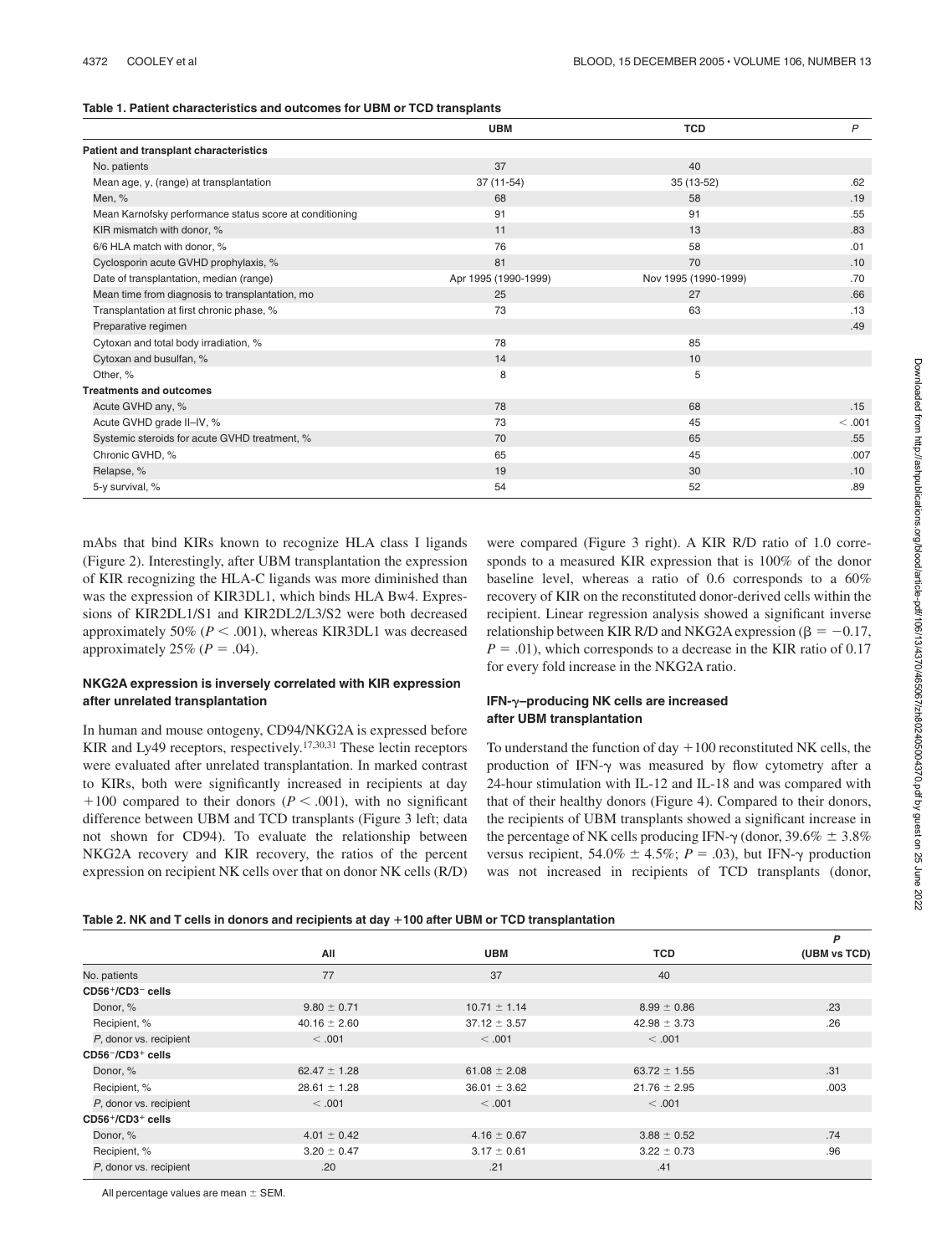

**Figure 1. Recipients of UBM transplants exhibit lower KIR expression compared to their donors than recipients of TCD transplants.** Donor or day +100, donor-derived recipient PBMCs were stained with a cocktail of directly conjugated mAbs to KIR (DX9, EB6, GL183, and FES173, which stain CD158e, CD158a, CD158b, and CD158i, respectively). The means, 25th to 75th percentile ranges, and extreme values of the percentages of CD56+/CD3- cells expressing KIR by flow cytometry are shown in the box plot. Results are presented for donors or recipients separated by graft type (UBM or TCD) or combined (ALL).  $P =$  not significant (NS) between any donor groups.

 $31.7\% \pm 3.0\%$  versus recipient,  $34.9\% \pm 5.8\%$ ; *P* = .55). There was no significant difference between donor groups. In contrast, the amount of IFN-y production by recipient NK cells was significantly different based on whether they received an UBM or TCD transplant graft ( $P = .007$ ).

## **Incidence of acute GVHD correlates with increased IFN production by NK cells**

NK cells reconstituting after unrelated transplantation differed in their display of KIR, which corresponded to functional changes identified in vitro*,* but the physiologic importance of these findings was still unknown. A multivariate Cox proportional hazards model was used to evaluate the relationship between KIR recovery and NK cell function on clinical outcomes after unrelated transplantation. The input variables included the KIR expression ratio (R/D), IFN-y production by the donor-derived NK cells, transplant type (UBM or TCD), and the percentage of  $CD56<sup>+bright</sup>$  cells. Patient characteristics including race, Karnofsky performance status, and



**Figure 2. UBM recipients express fewer KIRs that recognize HLA-C ligands compared to KIRs that recognize Bw4.** Aliquots of donor or day +100, donorderived recipient PBMCs were stained with 3 directly conjugated mAbs to designated KIR (DX9, KIR3DL1; EB6, KIR2DL1/2DS1; GL183, KIR2DL2/2DL3/2DS2). The means, 25th to 75th percentile ranges, and extreme values of the percentages of  $CD56^{+}/CD3^{-}$  cells expressing KIR by flow cytometry are shown in the box plots. Results are presented for donors or recipients separated by graft type (UBM:  $n = 33$ donor,  $n = 38$  recipient; TCD:  $n = 34$  donor,  $n = 37$  recipient).  $P = NS$  between any donor groups.



**Figure 3. NKG2A expression is increased in recipients of unrelated transplants, irrespective of graft manipulation, and is inversely correlated with KIR expression.** Donor or day +100, donor-derived recipient PBMCs from UBM or TCD transplants were labeled with the directly conjugated mAb Z199, which stains NKG2A. The means, 25th to 75th percentile ranges, and extreme values of the percentages of CD56+/CD3<sup>-</sup> cells expressing NKG2A by flow cytometry are shown in the box plot on the left. Results are presented for donors ( $n = 71$ ) or recipients  $(n = 70)$ . The same cells were stained with a cocktail of directly conjugated mAbs KIR (DX9, EB6, GL183, and FES173, which stain CD158e, CD158a, CD158b, and CD158i, respectively). The percentage of NKG2A recovery was calculated as a ratio of the percent expression on recipient NK cells over that on donor NK cells (R/D) and plotted on the x-axis versus the R/D ratio of total KIR recovery (right). There was no difference between recipients of UBM or TCD transplants, so data are presented for both transplant types.

age were also analyzed and had no significant effect on the outcome. The only independent variable affecting the incidence of acute GVHD was the percentage of NK cells expressing IFN- $\gamma$ . In a model stratified for graft type, each 1% increase in the percentage of NK cells expressing IFN- $\gamma$  was associated with a relative risk of 1.03 ( $P < .001$ ). Thus, an increase of 10% in IFN- $\gamma$  production, a clinically relevant change, is associated with a relative risk of 1.28, or a 28% increase in risk for acute GVHD. Cumulative incidence curves are shown with IFN- $\gamma$  production stratified to equal to or more than 50% or less than 50% of NK cells, which was approximately the median percentage of NK cells producing IFN- $\gamma$ for all samples (Figure 5). The relative risk of acute GVHD for IFN- $\gamma$  production by 50% or more of NK cells was 4.6 ( $P < .001$ ). When stratified by T-cell depletion status, which did not exert an independent effect, the same calculation yielded a relative risk of 3.7 ( $P < .001$ ). We also evaluated chronic GVHD as an end point and detected no association with any of the variables tested.

It is possible that the corticosteroids used to treat acute GVHD may have affected NK cell recovery and function. However, patients receiving systemic corticosteroids ( $n = 52$ ) had more NK



**Figure 4. Recipients of UBM transplants have more IFN-–producing NK cells** than recipients of TCD transplants. Donor or day +100, donor-derived recipient PBMCs from UBM ( $n = 24$ ) or TCD ( $n = 25$ ) transplants were incubated for 24 hours in IL-12 (10 ng/mL) and IL-18 (100 ng/mL). Harvested cells were permeabilized and stained intracellularly with a directly conjugated mAb to IFN--. The means, 25th to 75th percentile ranges, and extreme values of the percentages of CD56+/CD3<sup>-</sup> cells expressing IFN- $\gamma$  by flow cytometry are shown in the box plot. Results are presented for donors or recipients.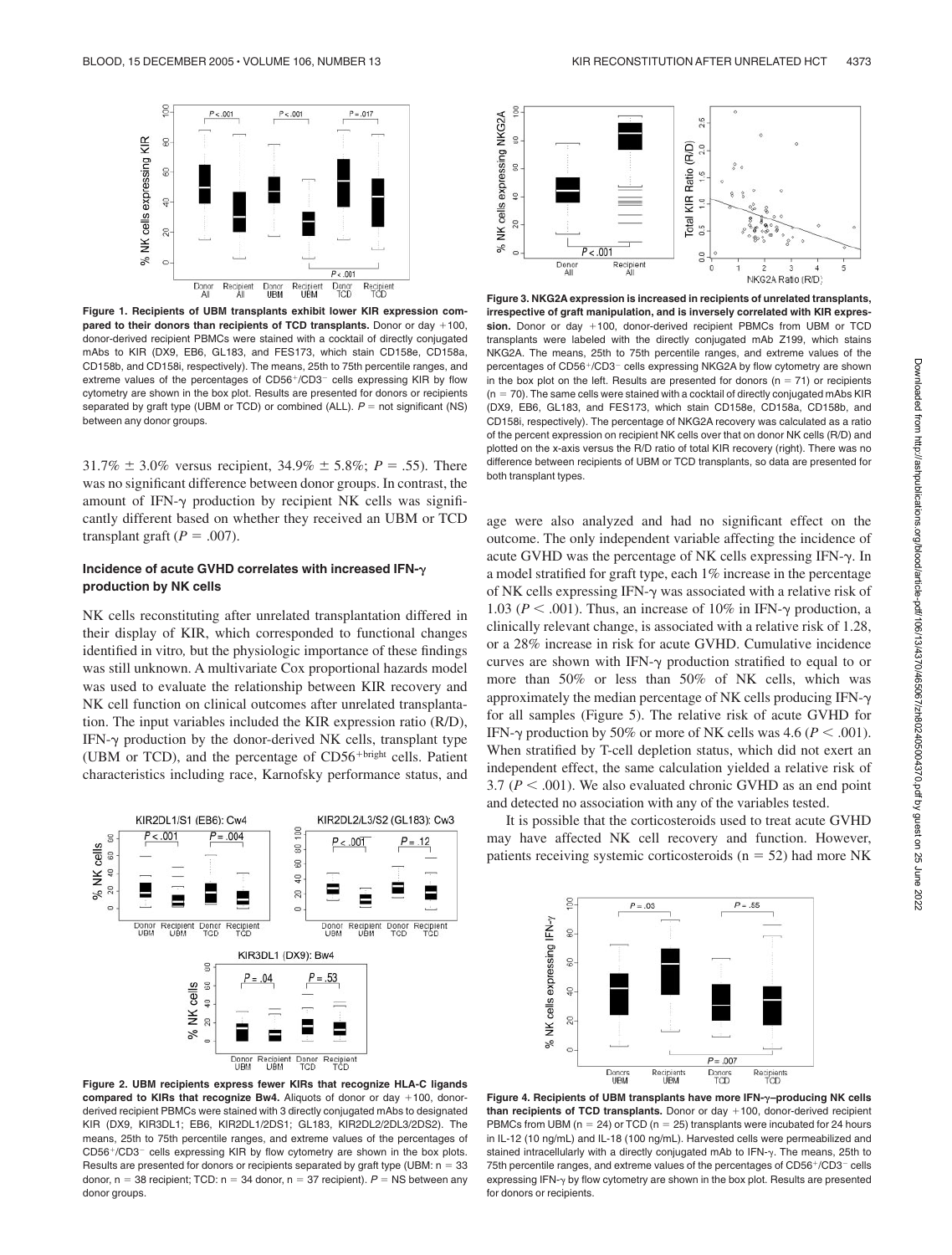

Figure 5. Incidence of acute GVHD correlates with increased IFN- $\gamma$  production **by donor-derived NK cells.** Cumulative incidence estimates of acute GVHD in recipients of UBM or TCD transplants are shown. The percentage of day  $+100$ , donor-derived recipient CD3<sup>-</sup>/CD56<sup>+</sup> NK cells producing IFN- $\gamma$  was analyzed as described, and the results were analyzed with a Cox multivariate proportionate hazards model that included KIR expression, percentage of CD56<sup>+bright</sup> cells, graft type, IFN- $\gamma$  production, and the incidence of acute GVHD. The recipients were further stratified by IFN- $\gamma$  production by equal to or more than 50% or less than 50% of NK cells, which was the mean percentage of NK cells producing  $IFN-\gamma$  for all samples (left panel). The type of graft (UBM or TCD) did not independently correlate with acute GVHD but did accentuate the effect of IFN- $\gamma$  expression (right panel).

cells (steroids;  $45.7\% \pm 21.7\%$  versus no steroids,  $28.7\% \pm 21.0\%$ :  $P = .002$ ) and a higher percentage of NK cells producing IFN- $\gamma$ (steroids,  $51.8\% \pm 23.2\%$  versus no steroids,  $22.0\% \pm 16.4\%$ :  $P = .001$ , demonstrating that any steroid effect does not completely impair NK cell recovery in vivo.

#### **Increased KIR expression correlates with increased survival**

Using the same Cox model, the only variable that was independently predictive of survival was KIR expression. Fitting KIR as a continuous variable in a Cox model yields a relative risk of 0.36  $(\beta = -1.02, P = .037)$ . Thus, an increase in KIR ratio of 0.1 corresponds to an average decreased risk of death of 25%. Adjusting for T-cell depletion status results in a more pronounced association between KIR and survival, producing a relative risk of 0.26 ( $\beta = -1.36$ ,  $P = .02$ ). The worst survival was seen in recipients of TCD transplants with low KIR expression. The Kaplan-Meier survival estimate curves are stratified by KIR expression ratio of equal to or more than 0.6 or less than 0.6, which was the median R/D ratio of all samples (Figure 6). The relative risk of death for a KIR ratio of equal to or more than 0.6 was 0.5  $(P = .056)$ . Stratification by T-cell depletion status accentuated the correlation between KIR expression and survival, but did not exert an independent effect, and yielded a relative risk of  $0.4$  ( $P = .03$ ).

# **Discussion**

Alloreactive NK cells have the potential to affect clinical outcomes after HCT.20 Clinical trials using KIR-ligand mismatched donors in several transplantation settings have produced conflicting results.20-26,32 Some discrepancies may be explained by the inconsistent use of T-cell depletion. To evaluate our hypothesis that T cells in unrelated grafts hinder the development or function of recovering NK cells, we analyzed pairs of donor and donor-derived recipient NK cells at day  $+100$ . This study provides the first demonstration that in vivo KIR reconstitution and NK cell function are affected by T cells in the graft and that these alterations correlate with clinical outcomes after unrelated adult donor transplantation.

In agreement with others, we observed that NK cells are the predominant lymphocyte subset to reconstitute by day  $+100$  after unrelated transplantation.<sup>33</sup> The overall percentage of NK cells was not affected by the presence of T cells in the graft, suggesting that T cells influence the function rather than the quantity of NK cells. Accordingly, we found significantly diminished KIR recovery in UBM transplant recipients compared to their donors, whereas TCD transplant recipients were much less affected. Remarkably, in our multivariate model impaired KIR expression was the only independent predictor of decreased overall survival. The ability to correlate a single KIR measurement from day  $+100$  with survival underscores the importance of rapid recovery of mature, functional NK cells. Our findings are consistent with a previous analysis of KIR expression after HLA-matched related or unrelated transplantation in 18 patients. Parham et al showed that the KIR repertoires of recovering NK cells usually recapitulate those of their donors over 6 to 9 months, but that the idiosyncratic low KIR recovery was associated with severe clinical complications.34 Although it is unlikely that KIR alloreactivity confounded our results (the TCD and UBM groups had similar numbers of KIR mismatch transplants), our study was underpowered to look for an independent effect of KIR alloreactivity on NK cell recovery or transplantation outcomes. KIR acquisition in the presence or absence of KIR ligands may be important clinically. Studies of larger cohorts that include stratification by KIR mismatch status and more detailed infection and complication data are underway and will clarify the role of KIR mismatch on NK cell function and clinical outcomes.

The finding that expression of HLA-C–binding KIRs was more affected after UBM transplantation than was KIR3DL1, which binds to HLA Bw4, is intriguing. Several possible mechanisms may regulate KIR expression. Hypomethylated DNA is required for KIR gene expression.<sup>35-37</sup> However, even if DNA is accessible, it is still unknown whether the same transcription factors act on individual KIR gene loci.38 Although not yet demonstrated in humans, we anticipate that forward and reverse transcriptional switches may be active on KIR similar to those identified to control the variegated expression of murine Ly49 genes.<sup>39</sup> There may also be posttranscriptional mechanisms to determine the final KIR repertoire. An HCT study with matched sibling donors demonstrated that the class I HLA-type (KIR ligand) of the recipient has a subtle effect on KIR expression.<sup>40</sup> A similar effect of class I HLA ligands is seen in murine models studying Ly49 expression, 41,42 suggesting that NK cell receptors are "selected" or "educated" by



dent predictor (right panel).

**Figure 6. Survival correlates with increased KIR expression on donor-derived NK cells after transplantation.** Kaplan-Meier survival estimates in recipients of UBM or TCD transplants are shown below. The ratios of day  $+100$ , donor-derived recipient CD3<sup>-</sup>/CD56<sup>+</sup> NK cells to donor cells expressing KIR were analyzed as described. The results were analyzed with a Cox multivariate proportionate hazards model that included KIR expression, percentage of CD56<sup>+bright</sup> cells, IFN- $\gamma$  production, and survival ( $n = 72$ ). The recipients were further stratified by KIR expression ratio of equal to or more than 0.6 or less than 0.6, which was the mean R/D ratio of all samples (left panel). Stratification based on graft type (UBM,  $n = 35$ ; TCD,  $n = 37$ ) accentuates the correlation of KIR expression with survival but was not an indepen-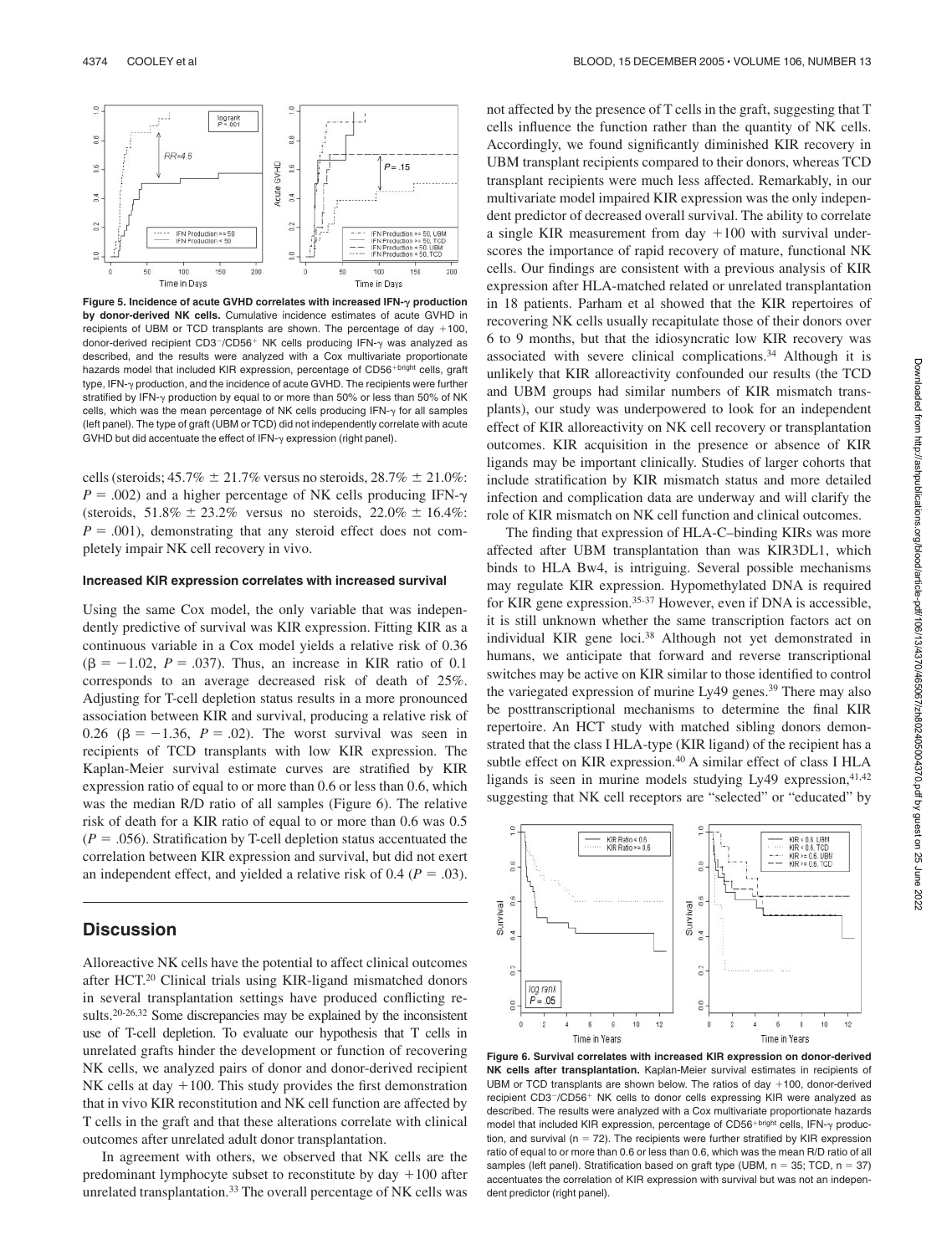the environment during NK cell development. Understanding the role of each of these possible mechanisms will be crucial to determine how T cells may interfere with KIR expression.

High levels of CD94/NKG2A expression after both UBM and TCD transplantation were found in this study. Both human and murine NK cell developmental models have demonstrated very early expression of CD94/NKG2A, which later decreases as KIR or Ly49 are expressed on maturing cells.<sup>17,30,31</sup> The significant inverse correlation found between CD94/NKG2A and KIR is consistent with this model and raises the possibility that low KIR expression in UBM transplants reflects a relative block in NK cell development rather than an independent effect on KIR expression per se. This interpretation is supported by a recent study of immune reconstitution after T-cell depletion, haploidentical, KIR-ligand mismatched HCT where the low KIR and high CD94/NKG2Aexpressing NK cells were functionally impaired in vitro as evidenced by poor cytotoxicity.43

We found a significant difference between the percentages of recipient NK cells that were able to produce  $IFN-\gamma$  after UBM transplantation compared to TCD transplantation. In our multivariate model, however, the only independent predictor of acute GVHD was increased NK cell IFN- $\gamma$  production, regardless of transplant type or the percentage of  $CD56^{+bright}$  NK cells. The relationship between IFN- $\gamma$ , T cells, and acute GVHD is complex and not fully understood. It is established that T cells mediate  $GVHD<sup>44</sup>$  and that IFN- $\gamma$  can induce class I molecule up-regulation further stimulating T cells,<sup>45</sup> but the cause and effect roles are unclear. Different factors may influence the development of chronic GVHD, with which there was no association with any of the variables tested in our model. Although the mechanisms are unknown, our data show that measurable variations in the function of reconstituted NK cells can have a profound impact on clinical outcomes. It remains to be shown whether diminished KIR in UBM transplantation and loss of self-discrimination is directly responsible for increased IFN- $\gamma$  production.

The therapeutic success of KIR-mismatch strategies that use donor selection criteria to predict the alloreactivity of NK cells is ultimately dependent on the development of mature, functional, alloreactive NK cells. We show that the processes of NK development and KIR expression are affected by the presence of T cells. T cells may act directly, via competition for cytokines such as IL-15 or IL-7, which are known to play a role in homeostasis of both NK and T cells.46-49 They may also act indirectly, by their effect on the posttransplantation hematopoietic environment. T cells have been shown to activate  $CD56^{+bright}$  NK cells via IL-2 in the lymph nodes of healthy donors,<sup>50</sup> and 2 studies suggest that the beneficial effect of alloreactive NK cells in KIR-ligand mismatched transplantation is overwhelmed by T cell-mediated processes such as acute GVHD.<sup>21,23</sup>

Although many transplant variables may potentially disrupt NK cell reconstitution, our study is the first to directly compare KIR reconstitution and NK function between UBM and TCD transplant recipients and demonstrates a definitive role for the presence of T cells in the graft. Although the UBM and TCD groups were well matched for patient characteristics, T cells themselves may not be directly responsible for all findings. We acknowledge that several variables associated with UBM versus TCD grafts may be involved in the mechanism explaining lower KIR expression, such as greater incidences of GVHD and more intense use of immunosuppressive medications. Cyclosporin, for example, has been shown to affect  $NK$  cell differentiation and cytotoxicity in vitro,<sup>51</sup> but there was no significant difference in its use between the transplantation groups studied here. Similarly, there was no significant difference in systemic corticosteroid use in our study population. Other potentially confounding transplant variables include the choice of preparative regimen (which was not significantly different between transplant types in our study), the extent and method of T-cell depletion, and the precise choice and intensity of GVHD prophylaxis. We are reassured that regardless of technique, the T-cell depletions were effective; we measured approximately 40% fewer T cells in the TCD graft recipients compared to UBM graft recipients, and those patients had lower incidences of acute and chronic GVHD.

In summary, we conclude that the development of functional NK cells expressing mature KIR repertoires is affected by T cells in the graft, whether by direct or indirect mechanisms, and correlates with improved clinical outcomes after unrelated transplantation. Our findings provide a compelling explanation for many of the discrepant clinical outcomes seen among trials of KIR-ligand mismatched transplants. Prospective, well-controlled, longitudinal studies are underway to examine the kinetics of NK development and KIR reconstitution and to clarify the mechanisms underlying the correlations with clinical outcomes.

# **Acknowledgments**

We would like to thank Tanya Warren at the Center for International Blood and Marrow Transplant Research (CIBMTR) for her assistance in sample procurement and data collection and John Klein at the CIBMTR for reviewing the manuscript. The views expressed in this article do not reflect the official policy or position of the Department of the Navy, the Department of Defense, or the US Government.

## **References**

- 1. Raulet DH, Held W. Natural killer cell receptors: the offs and ons of NK cell recognition. Cell. 1995;82:697-700.
- 2. Miller JS, Oelkers S, Verfaillie C, McGlave P. Role of monocytes in the expansion of human activated natural killer cells. Blood. 1992;80:2221- 2229.
- 3. Lanier LL, Corliss B, Phillips JH. Arousal and inhibition of human NK cells. Immunol Rev. 1997; 155:145-154.
- 4. Ljunggren H-G, Karre K. In search of the 'missing self': MHC molecules and NK cell recognition. Immunol Today. 1990;11:237-244.
- 5. Karlhofer FM, Orihuela MM, Yokoyama WM. Ly-49-independent natural killer (NK) cell specificity

revealed by NK cell clones derived from p53-deficient mice. J Exp Med. 1995;181:1785-1795.

- 6. Karlhofer FM, Ribaudo RK, Yokoyama WM. MHC class I alloantigen specificity of  $Ly-49+$  IL-2 activated natural killer cells. Nature. 1992;358:66-70.
- 7. Colonna M, Samaridis J. Cloning of immunoglobulin-superfamily members associated with HLA-C and HLA-B recognition by human natural killer cells. Science. 1995;268:405-408.
- 8. Moretta A, Vitale M, Bottino C, et al. p58 molecules as putative receptors for major histocompatibility complex (MHC) class I molecules in human natural killer (NK) cells: anti-p58 antibodies reconstitute lysis of MHC class I protected cells in NK clones displaying different specificities. J Exp Med. 1993;178:597-604.
- 9. Moretta A, Bottino C, Pende D, et al. Identification of four subsets of human CD3<sup>-</sup>CD16<sup>+</sup> natural killer (NK) cells by the expression of clonally distributed functional surface molecules: correlation between subset assignment of NK clones and ability to mediate specific alloantigen recognition. J Exp Med. 1990;172:1589-1598.
- 10. Wagtmann N, Biassoni R, Cantoni C, et al. Molecular clones of the p58 NK cell receptor reveal immunoglobulin-related molecules with diversity in both the extra- and intracellular domains. Immunity. 1995;2:439-449.
- 11. Houchins JP, Yabe T, McSherry C, Bach FH. DNA sequence analysis of NKG2, a family of related cDNA clones encoding type II integral membrane proteins on human natural killer cells. J Exp Med. 1991;173:1017-1020.